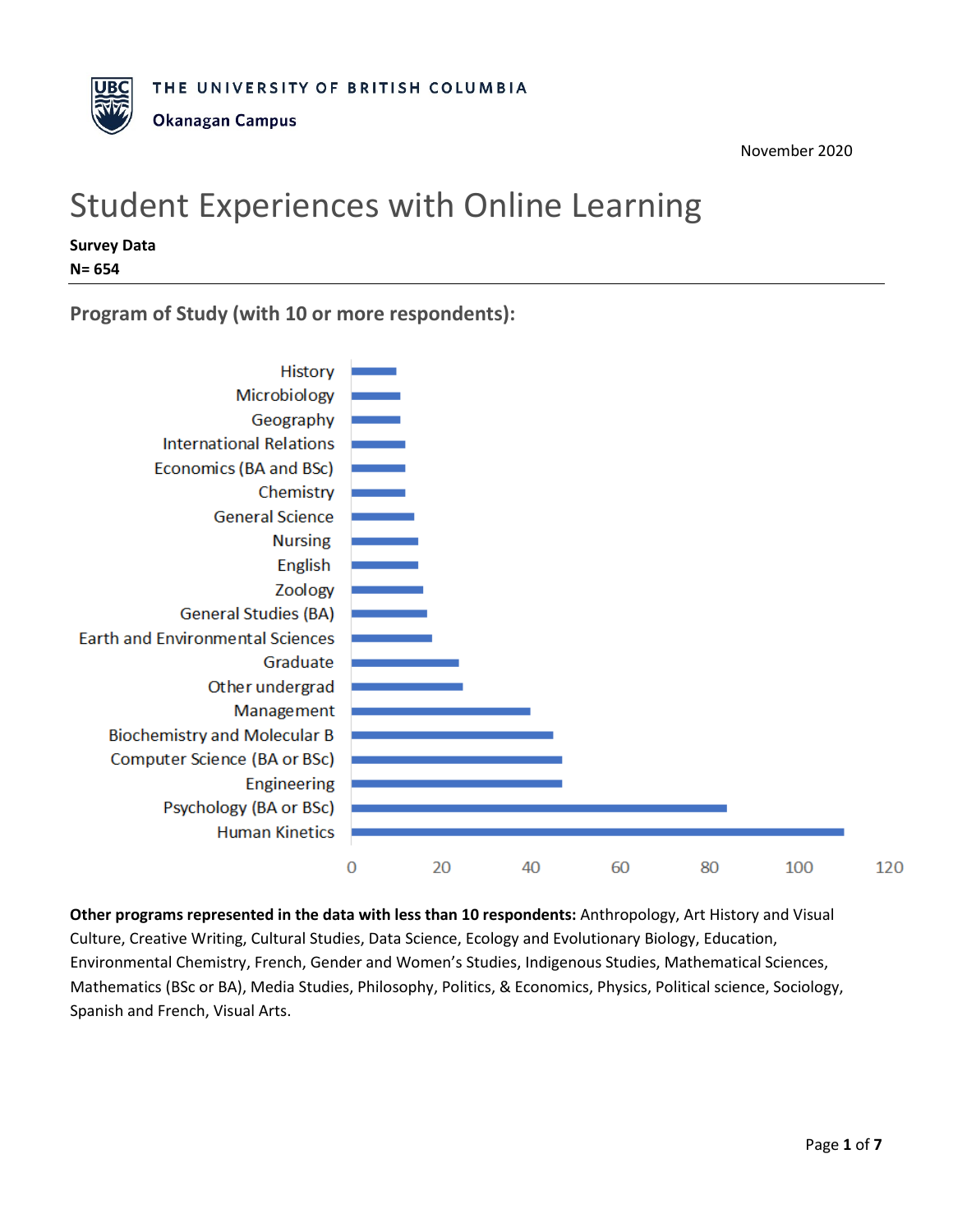



## **Year of Study**

#### **How many courses are you currently enrolled in?**

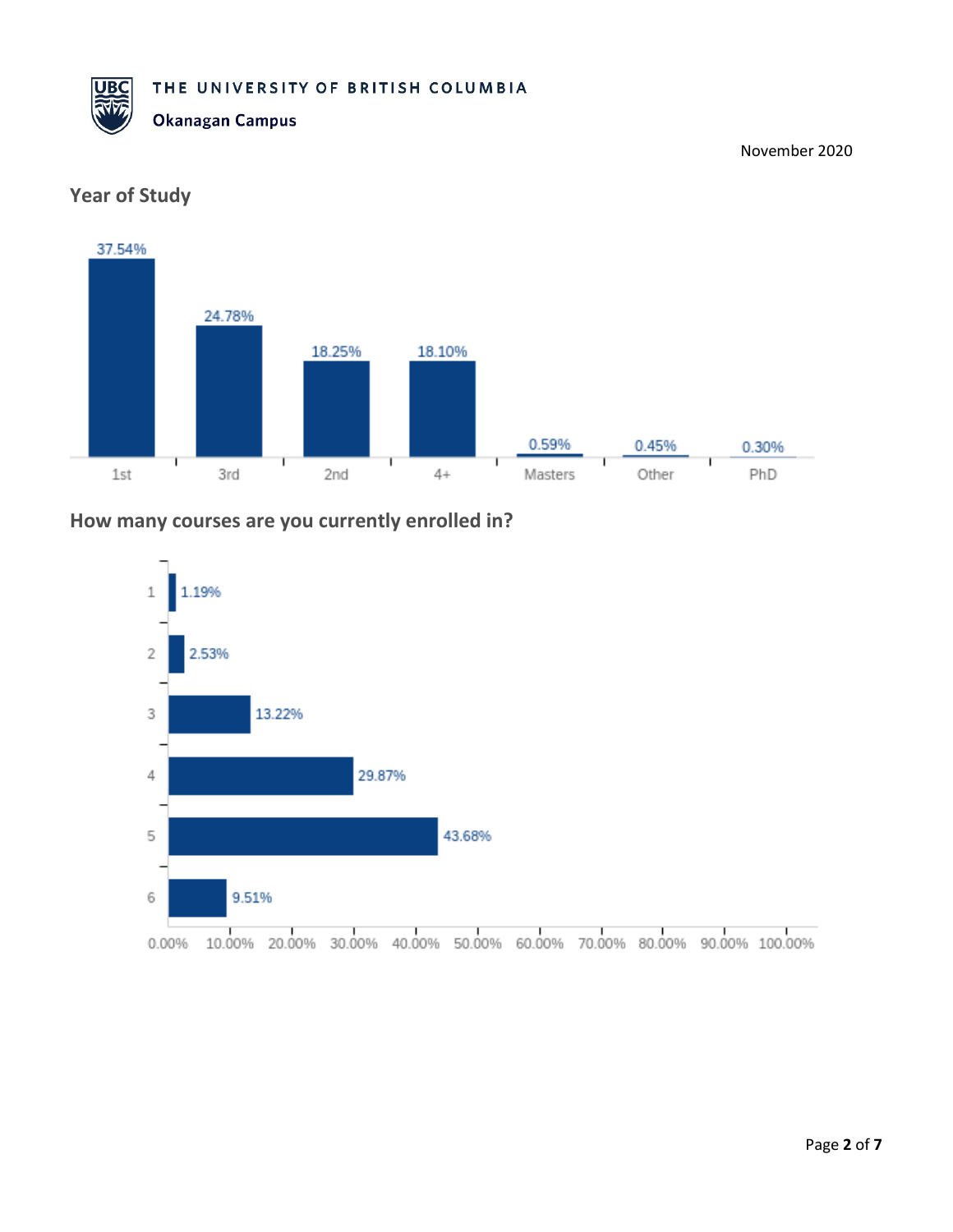

### **Okanagan Campus**

November 2020

# **Share three things that your instructors have done to make online learning effective for**   $\mathsf{you}^1$  $\mathsf{you}^1$

- 1. Recorded lectures
- 2. Well-organized course structure?
- 3. Weekly plans
- 4. Consistent and clear communication
- 5. Post course resources and materials (including digital textbooks)
- 6. Flexibility with deadlines, quizzes, and assignments
- 7. Opportunities to connect and engage via synchronous sessions or office hours

# **Share three things that your instructors should consider changing to make online learning**  more effective for you<sup>1</sup>

- 1. Communicate with the class (e.g., clear expectations, reminders about deadlines, welcome feedback from students, answer emails in a timely manner, criteria for assignments, etc.)
- 2. Organize the course content, deadlines, and materials well (e.g., use Canvas calendar, provide a complete syllabus, post resources consistently in the same place, etc.)
- 3. Reduce workload (e.g., less assignments, more time to complete assignments)
- 4. Engage learners in learning activities (e.g., holding synchronous lectures as well as asynchronous, allow for discussion in class, use visuals/videos/graphs, add notes to PPT slides, allow for participation, allow time to ask questions, etc.)
- 5. Keep to class schedule (e.g., do not hold a class on a Saturday, do not record lectures that are longer than the allotted time for the course, do not ask students to stay connected for extra time after the class has finished, provide more time to print and input calculations online, etc.)
- 6. Give more time for quizzes and exams (e.g., be considerate of time zone differences, technology issues, house environment and distractions, time needed to upload documents, testing in the online environment is more stressful for students, etc.)
- 7. Proctorio is not a good tool to use (e.g., it creates anxiety, it flags people incorrectly, it slows down some computers, it is invasive, etc.)

<span id="page-2-0"></span> $1$  Open ended question. Collected answers were analyzed and coded into themes by CTL staff to share with wider audience.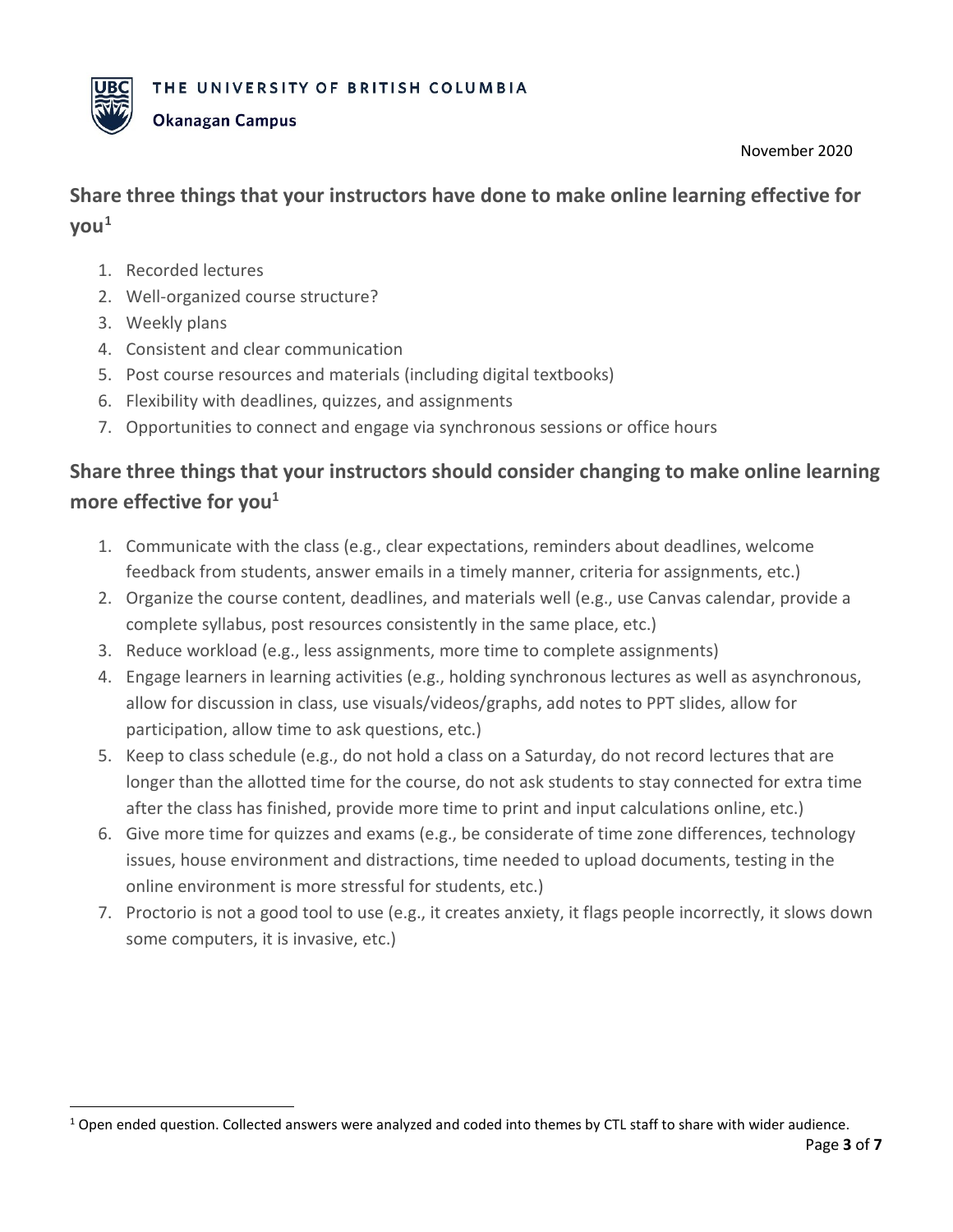

# **Which of the following challenges have negatively impacted your learning? Check all that apply:**

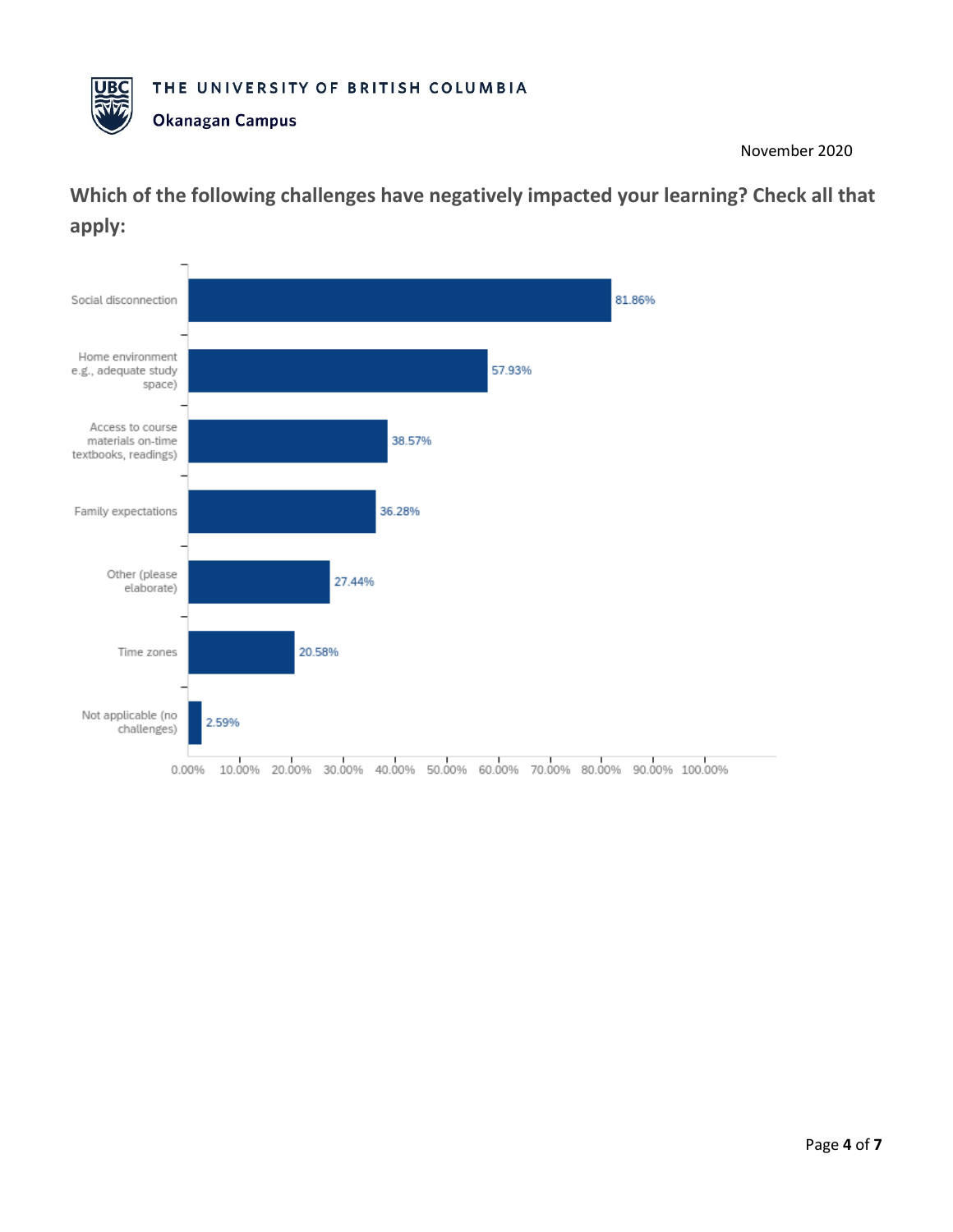



## **What technology issues and hurdles have negatively impacted your learning?**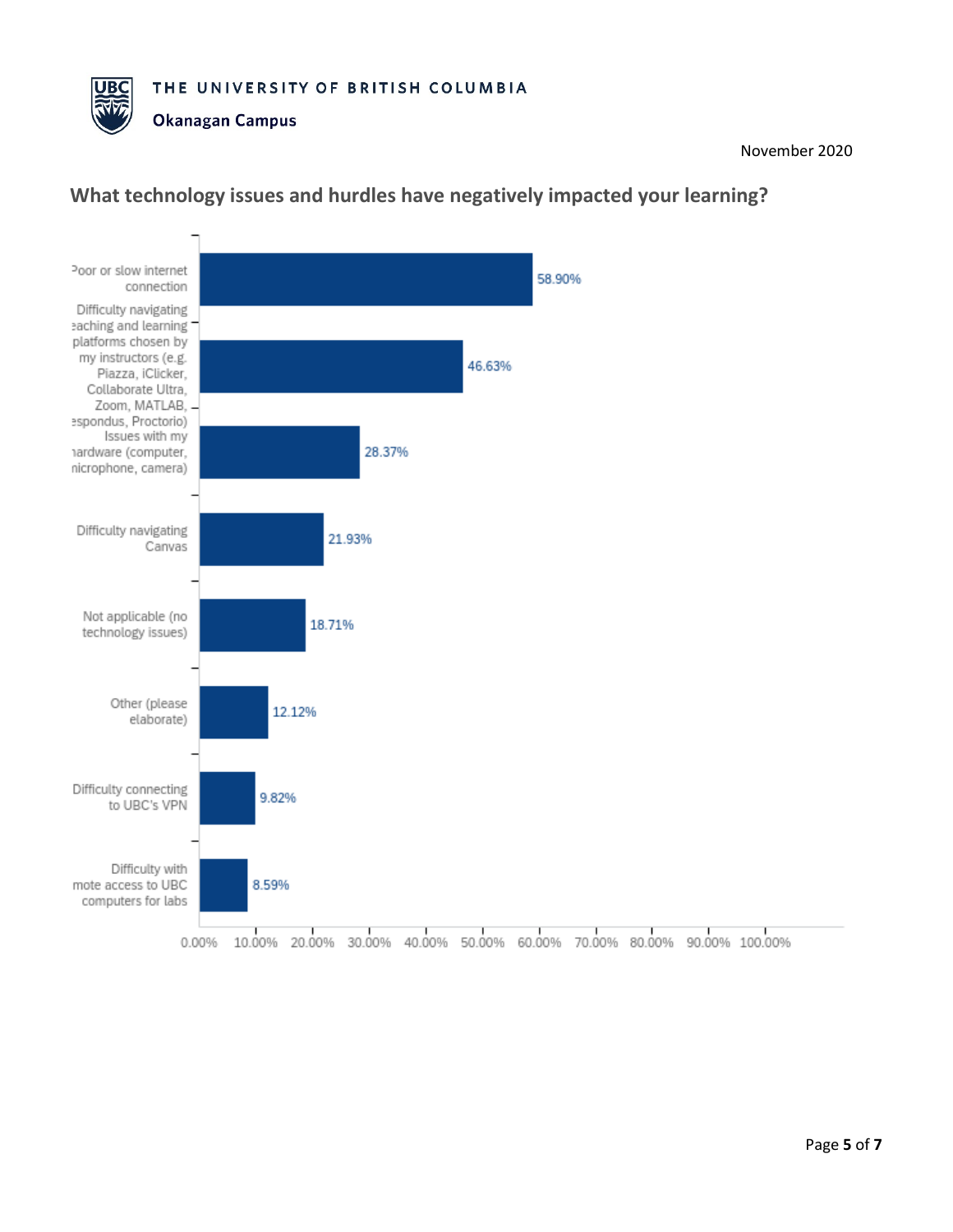

**My instructors have clearly communicated expectations for what academic integrity means in their respective courses.**



## **Do you have concerns about academic misconduct in an online learning environment?[2](#page-5-0)**



<span id="page-5-0"></span>Page **6** of **7** <sup>2</sup> Open ended question. Collected answers were analyzed and coded into themes by CTL staff to share with wider audience.